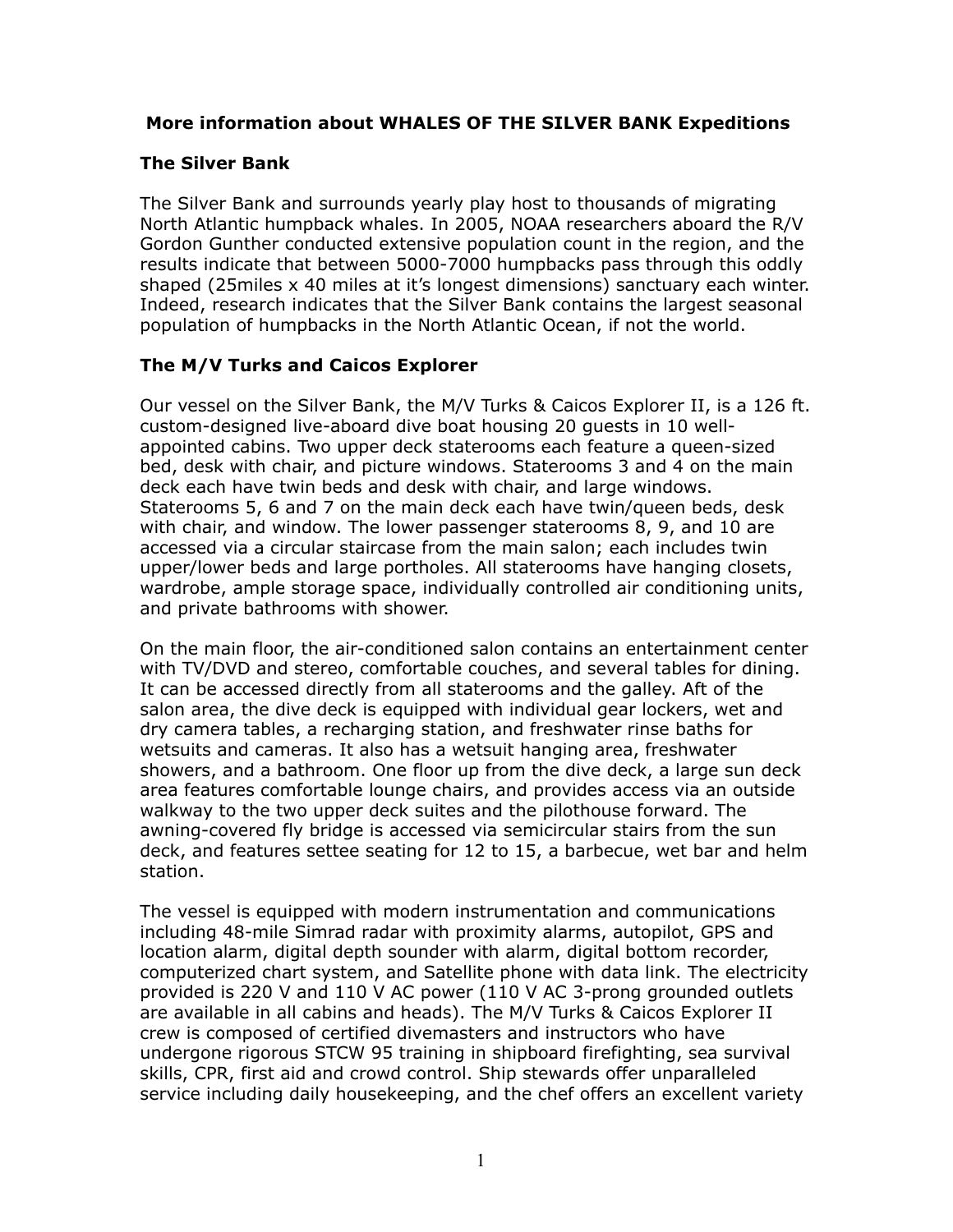of delicious cuisine, from locally sourced produce, fish, and meats. If you have special requirements regarding diet, please let us know so that we may advise the ship directly. They will do their best to accommodate your needs.

You may pay for your onboard expenditures with credit cards, cash or travelers check. No personal checks please.

#### **Our Tenders - Escort and Challenger**

"Escort" and "Challenger" are simply the best tenders on the Silver Bank. They are the second generation of whale watching boats designed by Aquatic Adventures, and encompass a wealth of informed design. All the mistakes that were made with the first version have been corrected, and numerous improvements provide the driest and most comfortable platforms for whale watching available on the Silver Bank. Clean, well maintained and reliable, each fiberglass tender is 25.6 feet in length, with 10 feet of unobstructed inside beam. From the spacious dry storage areas at their bows to the quiet, environmentally-conscious engines at their sterns, Escort and Challenger provide exceptional comfort and efficiency. For your safety, and that of the whales, a professional whale guide will always operate the tenders.

## **A Glance at Your Week**

After boarding the M/V Turks & Caicos Explorer II and getting settled in, we begin the overnight crossing to the Silver Bank. It generally takes 8 to 10 hours to reach our mooring area on the Northeast corner of the bank. You will begin spotting whales as soon as we approach the shallow bank, with numbers increasing as we near the mooring. We arrive late morning, and will be out in the tenders the very first afternoon (after an informational briefing). Each subsequent day on the bank, we have two sessions on the tenders, morning and afternoon. Each morning we depart the Explorer at around 8:30 AM and return for lunch at 12:30 PM; if we are having an extraordinary encounter, lunch can be delayed or skipped (we have plenty of fresh snacks and water on board the tenders for this possibility). Afternoons we depart around 2 PM and return to the Explorer between 5 and 6 PM, just in time to enjoy happy hour festivities and sunset on the deck. Weather permitting, you will therefore be provided with 6-8 hours of whale watching opportunity per day. Most evenings we offer brief informational videos or naturalist narrated slide shows to help you understand the various behaviors witnessed during the day. Afterwards, retreat to the sundeck or flybridge to view an array of stars rarely visible through the city lights at home.

Please be advised that whale activity is not entirely predictable, and there will be slack periods on every expedition. Cruising the Silver Bank looking for cooperative humpback whales can sometimes be frustrating, time consuming and tiring. We may approach a dozen whales before finding a whale that allows us to join them in a "passive in-water encounter". On the other hand, when we're immersed in such an encounter, the time spent "whale waiting" is soon forgotten. The majority of the time there are more than enough whales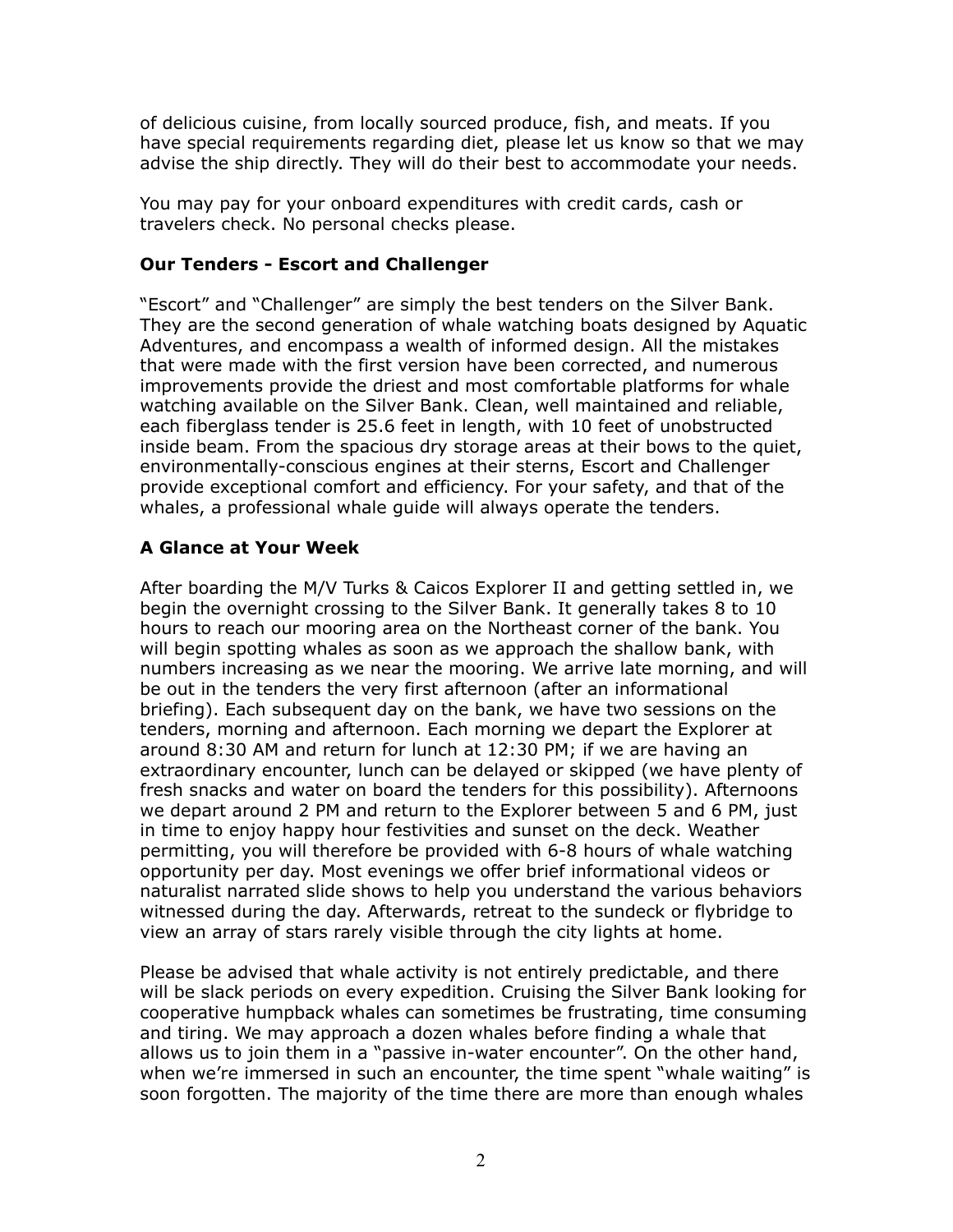to keep us entertained; indeed, often it's not "where is the whale?" but rather "which whale do we go to?". Even when we can't get in the water with whales, the surface activity is generally fantastic: rowdy groups, breaching, fin slapping, lob tailing and other behaviors are frequent. In addition, we are able to utilize a hydrophone to listen in on humpback song, and will do so at least once during the week.

On Friday morning we will depart for the journey back to Puerto Plata. Arrival time depends on the weather, but is typically between 4 PM and 6 PM. On Friday evening you'll have the choice to dine with the group at a local restaurant, or we can direct you to options for dining on your own. Departure is on Saturday morning by 8:30 AM. Should you have a late flight on Saturday, we'd be happy to make suggestions for activities you might enjoy locally during the day.

## **Weather**

Weather patterns on the Silver Bank are heavily influenced by weather patterns in the southern United States. Though wind speed can vary dramatically, a typical day on the Silver Bank has winds blowing out of the N to SE in the 15-knot range. At times, fronts will move through the area, influencing rain patterns and wind speed, though rain is infrequent and tends to pass through quickly. Though the Silver Bank remains an ocean frontier, subject to variations in weather and the many moods of nature, the coral formations adjacent to our mooring area provide adequate protection from high winds and extreme rough seas. Off the bank, larger swells are possible, and the crossing to and from the Silver Bank can be uncomfortable at times. Having said that, the M/V Turks and Caicos Explorer II is an extremely stable ship and every effort is made to minimize any impact from rough seas.

## **Visibility**

Visibility on the Silver Bank averages 40 to 80 feet around the mooring area. Having said that, we do experience days with excellent visibility (100+), sun beams cutting through still waters to reveal intricate details. Wind, swells, suspended particles, and proximity to coral heads all affect the visibility, and will create variations from one area on the bank to another. Visibility can also change rapidly over the course of a day, even hour to hour. During the month of March we will often experience a (harmless) thimble jellyfish bloom. This bloom is also quite variable in duration, lasting several days to several weeks. Water temperature ranges between 76 and 79 degrees Fahrenheit (24 to 26 degrees Celsius).

## **The Passive In-Water Whale Encounter**

What is a "Passive In-Water Whale Encounter"? "A "Passive In-Water Whale Encounter" is not scuba diving, nor is it aggressive swimming or free diving. It is passive, non-aggressive floating at the surface, in mask, fins and snorkel, allowing the whale to develop an interest in humans. It is finding a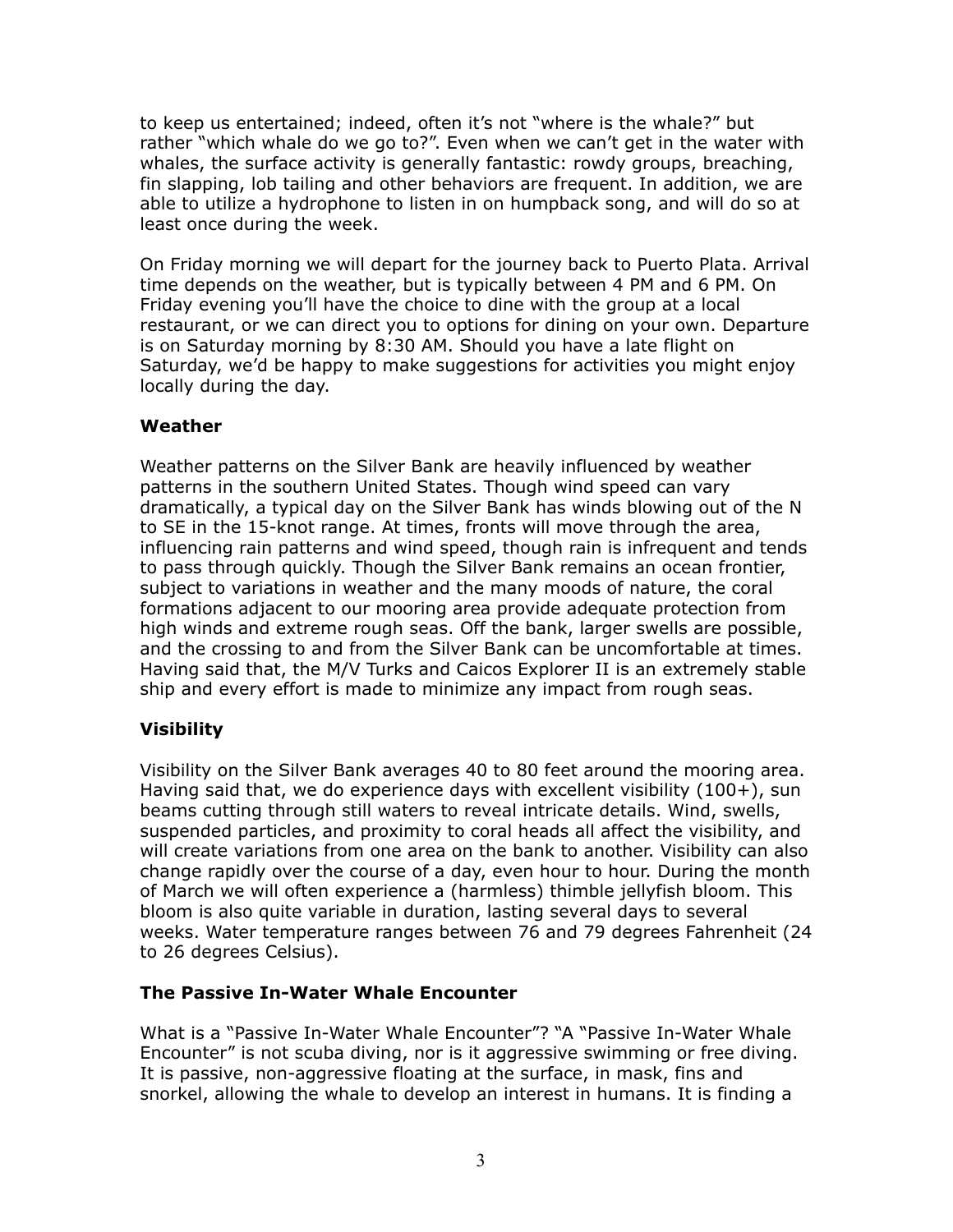cooperative, tolerant and/or curious whale and meeting that whale in the water, calmly and peacefully, permitting a rare and treasured encounter between human and cetacean."

In other words, we let the whale choose to interact with us, and to largely set the terms of the interaction. The first several minutes of each encounter require informed care. Humpback whales are extremely acoustic animals, so it is important to minimize noise when preparing to enter the water, and when in the water. Proper approach is also important; swimming after the whale (as opposed to quiet, non-aggressive approach) will often cause them to turn and leave the area. If you follow your guide's instructions and adhere to the passive-in-water encounter techniques, you will have a good chance of turning a brief glimpse into a meaningful encounter that lasts hours.

Prolonged encounters are the goal, and when they happen your naturalist guide will instruct you on what you are able to do and what you are not able to do. Each whale is different and no encounter is exactly like the last. Certain behaviors are consistent from whale to whale, but it is up to your guide to distinguish what in-water approaches are appropriate in a given situation. The extensive in-water experience of our naturalist guides is one of the reasons why our expeditions are so successful and why we have longer and more frequent encounters than all other operators in the area.

## **Your Cetacean Specialists**

All Adventure Quest and Aquatic Adventures expeditions are naturalist guided, with the utmost care taken in providing you with a knowledgeable guide. One of the big differences between our operation and others is the experience and consistency of the guides on a year-to-year basis, ensuring you an exciting, educational and trouble-free expedition. Our team is extremely passionate about what they do, and they love sharing their aquatic world with you.

Since 1991, the Aquatic Adventures Team's collective knowledge stems from spending over 807 weeks in the field, watching, listening, and trying to discern the movements, behaviors, and attitudes of the North Atlantic humpback whale. Recording behaviors and thoughts as they occur has helped us theorize and understand the movement, breaching, lob tailing, communications, resting, rowdy groups, courtship and mother/calf interaction. Not to mention behavior changes due to time of season, wind and sea conditions, positions of the moon and the variable weather patterns we experience throughout this time period. This information is passed on to the College of the Atlantic and the Center for Coastal Studies for fluke IDs and behavioral studies. We digitally record the song of the humpback whales and send these recordings to Dr. Chris Clark, head of the Department of Ornithology at Cornell University. Students of marine sciences at Wheelock College receive three college credits by joining us on a one-week expedition and assisting us in collecting this information as well as fulfilling additional requirements set by the college. This 31 year period that we have spent on the Silver Bank has given us the opportunity to contribute our work, associate and study with some of the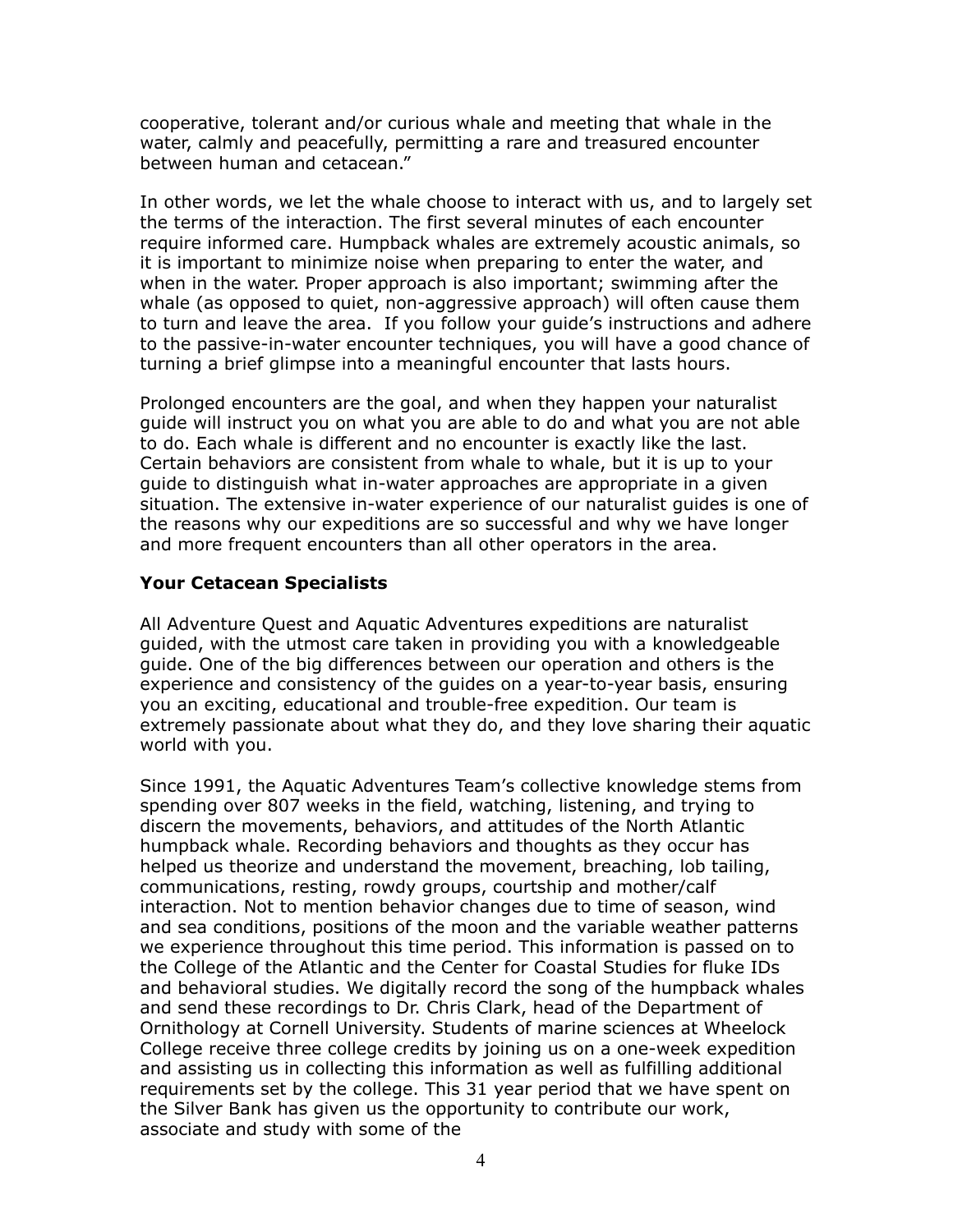leading organizations and researchers in the Cetacean community as well as working with and providing footage and images to film crews, leading magazines, newspapers and professional photographers from around the world: YONAH (Year of the North Atlantic Humpback, a three-year DNA project with researchers from 7 nations), Malcolm Clarke, David McTaggart, Greenpeace International, NOAA (National Oceanic and Atmospheric Administration), Caribbean Tagging Project (2008, 2009), Center for Coastal Studies, College of the Atlantic, Cornell University, Wheelock College, Atlantic Cetacean Research Center, Roger Payne's Whale Conservation Society, IFAW, Dolphin Research Center, Ashes and Snow (Gregory Colbert), BBC, Howard Hall Productions, Bob Cranston Productions, IMAX, NBC, The Today Show (2 times), MSNBC, 3 separate National Geographic Specials, Disney, Paramount, Crest Films, Segment Films, Sea Cam, 3 separate NHK of Japan specials, Amazing Animals, Discovery, Antenna 3, GBTV, PBS, CBS, ABC, Bloom- berg, UFO and The Sports Channel.

Being responsible for developing whale watching on the Silver Bank has led us in a direction from operator, to naturalists, to being actively involved with the Sanctuary Commission of the "Sanctuary for the Marine Mammals of the Dominican Republic" and the Center for Coastal Studies. Prior to the 1996 season, the Comision Rectora appointed Tom Conlin as their representative on the Silver Bank. As the person with the most time and experience on the Silver Bank, he has been placed in a position to assist the sanctuary commission by providing the proper information needed to improve the guidelines established as well as educate the crew members of the commercial vessels involved. His duties included: The surveillance of all applications in regards to the regulations of the Sanctuary Committee concerning all vessels located on the Silver Bank, assisting professional photographers and film crews, training and assisting all operators, captains and crews in approach and passive-in-water encounter techniques, coordinating and determining the permanent location of anchoring and mooring positions for each vessel in the area and recommending the best mooring system for each site. He was responsible for informing and notifying the captains of all vessels of observations and adoption of the regulations of the Comision Rectora, as well as, informing and recommending appropriate sanctions and/or withdrawing permits from any violators of the existing regulations. In 2007, he was asked by the Secretary of the Environment to rewrite the regulations, contracts, and agreements for all operators and visitors of the Sanctuary.

In 2008 we were asked to assist NOAA to help place 5 satellite tags on adults at the beginning of the season to help understand their movements during the mating and calving season. During the 2009 season, we once again assisted NOAA in placing satellite tags on eight adults prior to their migration north.

In 2014 the Aquatic Adventures Team was trained by the Center for Coastal Studies through the IWC (International Whaling Commission) to be part of Large Whale Disentanglement Program. In 2015, we partnered with the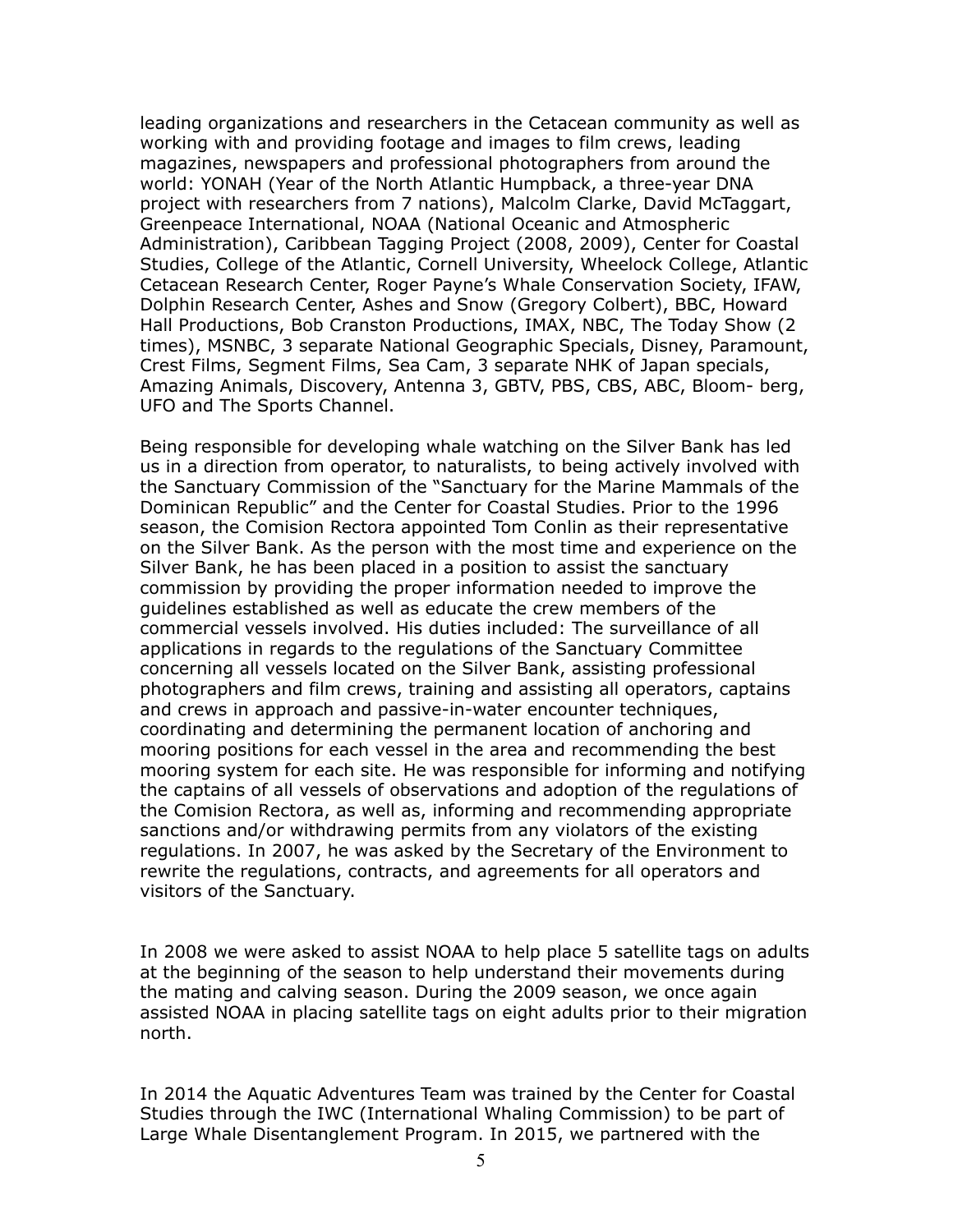Center for Coastal Studies to help advance science, conservation, and stewardship of an iconic species – the humpback whale. In 2017, Tom Conlin was placed on the Advisory Board of the Center for Coastal Studies.

# **Tom Conlin**

I've had the privilege of spending 31 years (343 weeks) working with whales on the Silver Bank. My entire focus is on learning about whale behavior and supplying you with the type of experiences you're expecting. This year-toyear, day-to-day learning process has enabled me to provide our participants with an unmatched opportunity to experience sensational surface activity in tandem with unbelievable "passive in-water whale encounters". As a licensed 1600-ton U.S.C.G. Master, Master Diver Trainer and Advanced Free Diver, I have a thorough understanding of our ocean, above and below the surface of the water.

## **Lorenzo Martinez**

Lorenzo hails from Samana, in the Dominican Republic. Humpback whales regularly frequent Samana Bay, and in the early 1990's, Lorenzo was present when YONAH began to assess their numbers. In 1997, Lorenzo worked as a park ranger for the whale season, furthering his interest in whales (and photography). In 2000, Lorenzo attained the position of "Coordinador de Observation de Ballenas", in charge of whale tourism oversight. It was at this time that he first visited the Silver Bank, and was enthralled with the experience of being in-water with the humpbacks. Lorenzo began working with Aquatic Adventures in 2004, with his lifetime of whale observation has served him well as a guide, tender operator, and photographer/videographer for the past 19 seasons. Lorenzo also holds a PADI Advanced Open Water license.

## **Gillian Morin**

Gillian was born and raised in Kingston, Canada. At the age of 17 she traveled to New Zealand where she learned to SCUBA and discovered her passion for the ocean. Her interests grew as she traveled the globe to SCUBA and volunteer for various marine conservation efforts which eventually inspired her to receive her B.Sc. in Marine Biology and Sustainability from Dalhousie University, Nova Scotia. As part of the Aquatic Adventures team for the past three seasons, Gillian brings a fresh new perspective and continues to educate herself with the latest research available. She is an avid steward of the sea and gets her greatest joy in life by empowering individuals to become stewards themselves through education and first hand experience.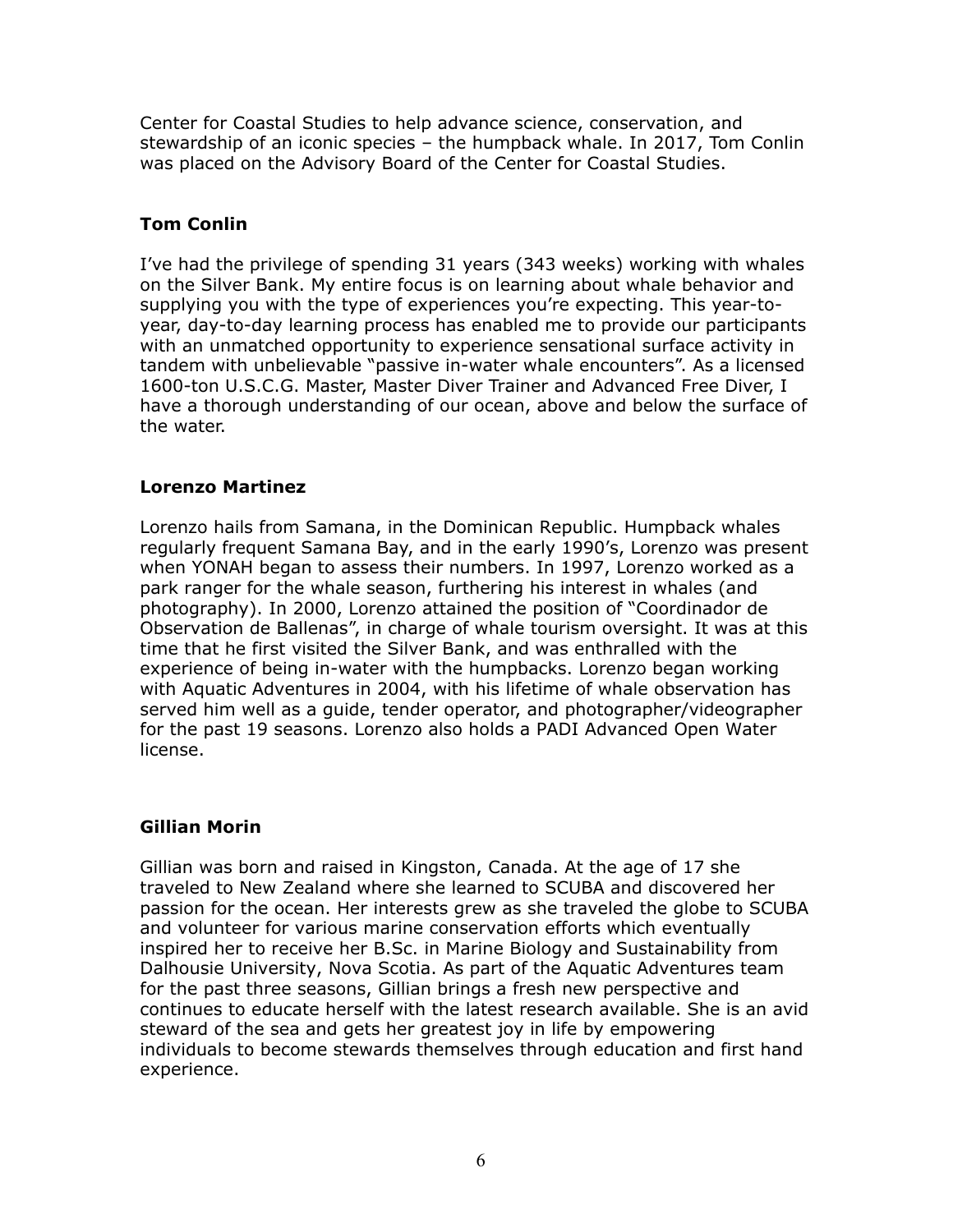#### **Kris Sienkowski**

Kris is an explorer, climber, diver, sailor and enthusiastic environmentalist. Born and raised in Poland, Kris has a background in IT and the tourism industry. He has traveled the world and currently lives in Mexico where he teaches cave diving and enjoys motorcycle trips around Central America. In his free time he likes to practice yoga and learn about healthy lifestyles and food. Kris' experience and certifications, in addition to his three years of experience on the Silver Bank are: PADI, TDI/SDI Technical Diving Instructor, Freediver, PYA Yacht Skipper, Powerboat & RIB Master and Emergency First Responder Instructor. Kris' friendliness, positive attitude and true passion for oceans, cetaceans and marine life help make possible our goal for every guest to have the best experience.

#### **When to Come**

One of the most frequently asked questions concerning a "Whales of the Silver Bank" expedition is when the best time to come to the Silver Bank is. Honestly, anytime can be spectacular. As a general rule, the season progresses as follows; the humpback whales start to arrive on the Silver Bank as early as December with a large influx of whales arriving by mid January, peaking by the third week of February, second week of March and deserting the area by the end of April. The arrival patterns of humpback whales from the northern latitudes are relatively consistent and can be characterized as follows: pregnant females, mother-calf pairs, mature females, immature females, mature males and immature males. Upon their departure, impregnated females lead the way, followed by all other classes of humpbacks, with the mother/calf pairs being the last to depart the Antilles for their three to six week journey home.

When making your decision concerning when to come to the Silver Bank there are two things you must take into consideration: weather and activity. Since this area is directly related to the weather patterns of the Southern United States you can never be guaranteed good weather no matter when you decide to join a "Whales of the Silver Bank" expedition. Every year is different and every year the good weather weeks will change making it impossible to assure any time will have optimal weather.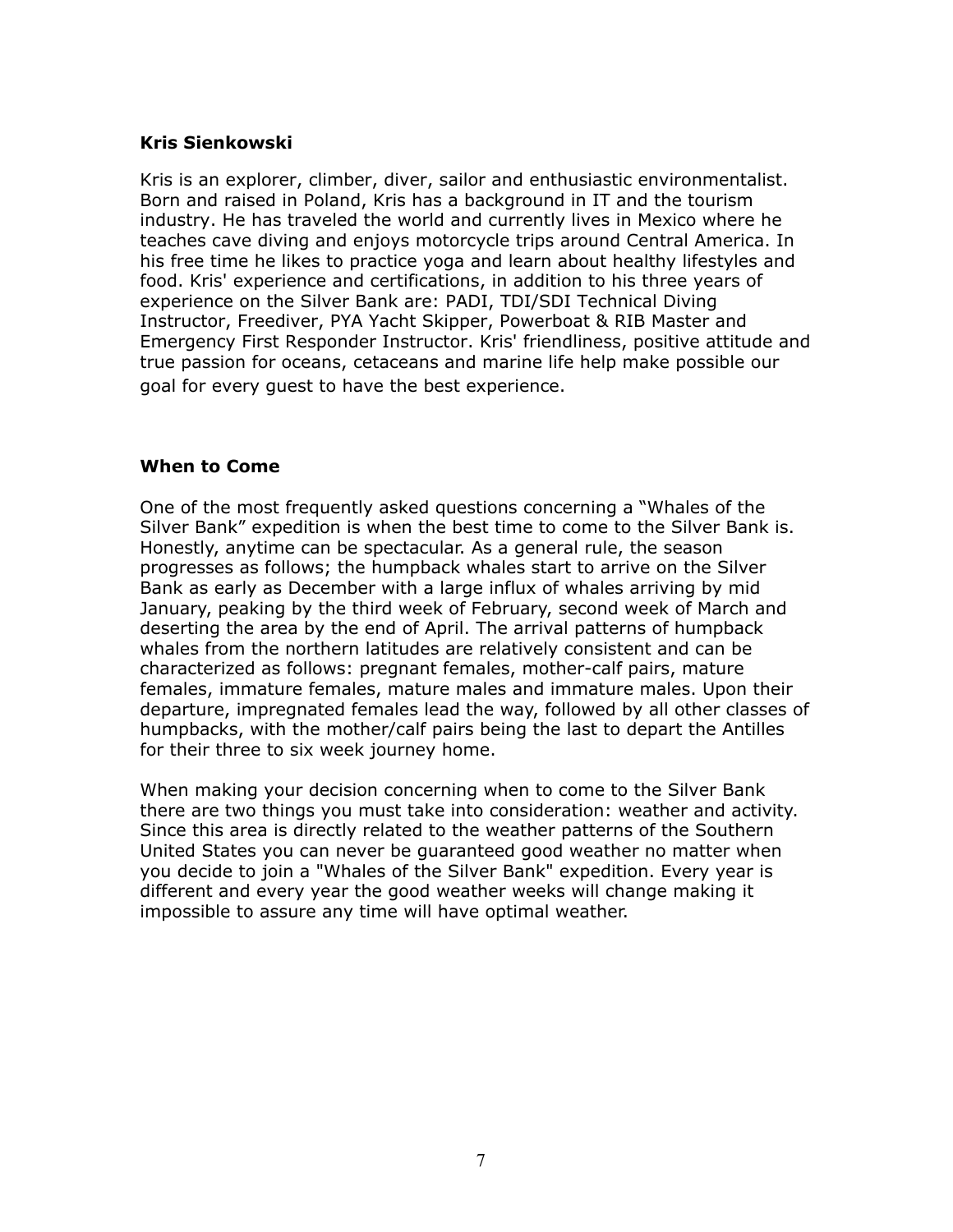As outlined above, we arrive on the Silver Bank by the third week of January when the area is bustling with activity. From this point through February the whales are very energized, movements are very quick and chaotic, due to the sheer number of whales moving through the area on a daily basis. Numerous rowdy groups, individual females accompanied by escorts and mothers with calves are prevalent. Most of our encounters during this time frame are with individual whales (dancers), mothers and calves and rowdy groups. One of my theories regarding mother/calf behavior is that once a mother/calf arrives on the Silver Bank they will stay in this area for the entire season, unlike the individual whales that cruise through the area. By March these mother/calf pairs are comfortable with the tenders, the mothers aren't as protective, and the calves are leading the group, displaying adult postures and being very curious. April shows a decrease in whale population with rowdy groups being larger and more violent and numerous mother and calves still in the area. We operate only during the time frame in which we know, through years of experience, there will be plenty of activity to please our guests. Whether you choose January, February, March or April you will be placed with whales on a daily basis.

## **In Summary**

The Silver Bank is truly a marvel of nature, hosting the largest concentration of mating and calving humpback whales in the world. Our passionate and professional guides and crew ensure you an incomparable experience during your stay on the bank, and the M/V Turks and Caicos Explorer II provides unparalleled accommodation and amenities. Our tenders are customdesigned to maximize the efficiency and comfort of your days on the water, affording more whale watching opportunity than any other operation in the area. Our goal is to educate, entertain and delight. Although you may experience variations in weather, sea conditions and visibility, our knowledge and experience will still allow us to get up close and personal to these magnificent animals, and will ensure the highest quality "passive in-water whale encounters'. Having been at the forefront for developing the "passive in-water whale encounter" guidelines (and for the training and oversight of other operators in the area), we are also responsible for improving those guidelines year after year. Indeed, the naturalist guides on your expedition set the standards that all others are expected to follow. Regardless of what week you choose, you will have a unique and life-changing experience on the Silver Bank.

In closing, thank you for taking the time to read this information, and we'll see you with the whales!

Kindly,

The Aquatic Adventures Team